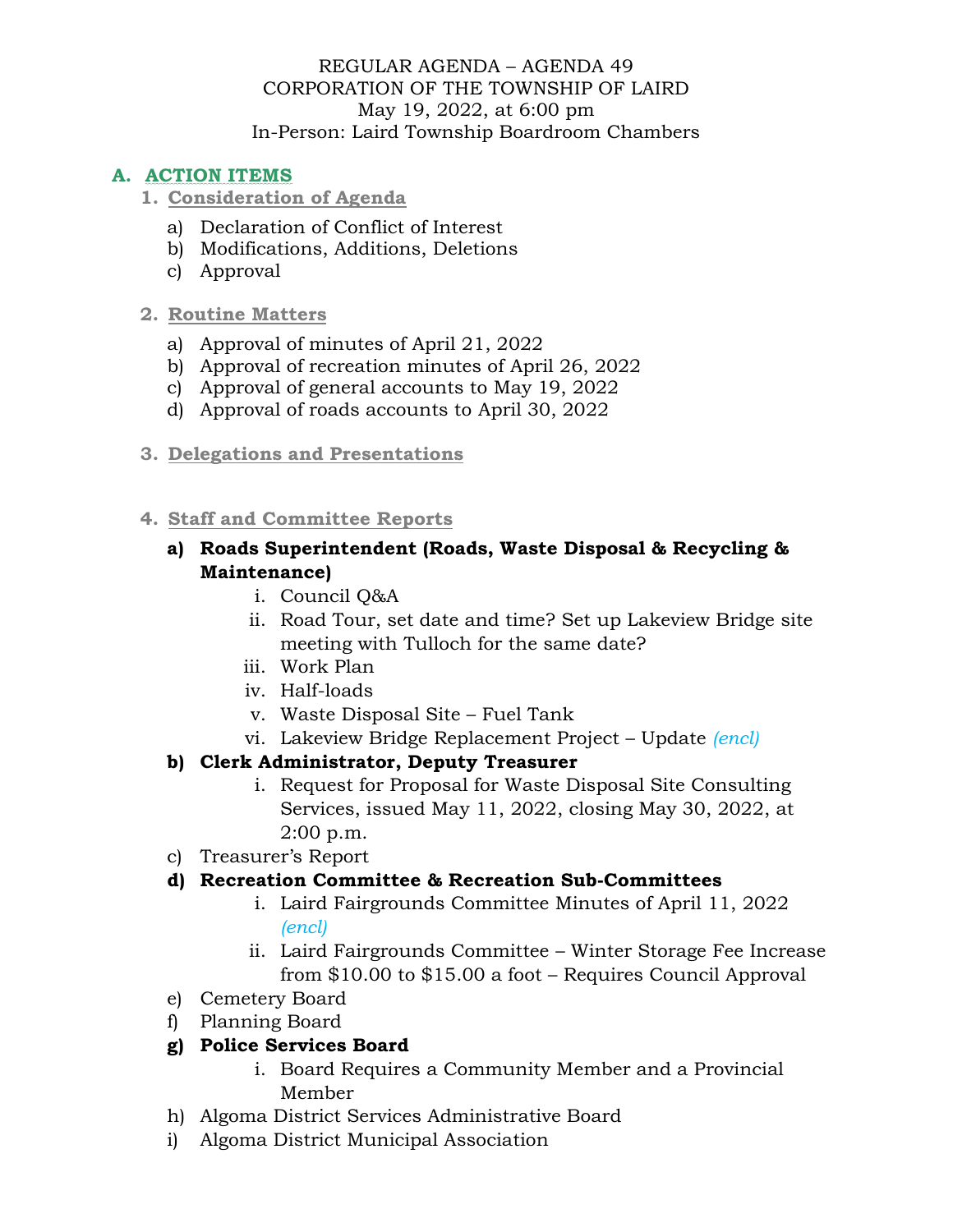- **5. By-laws**
	- a) 1048-22 Sale of Real Property
- **6. Business Arising out of Discussion**
	- a) 2022 Budget Special Meeting June 2, 2022, at 4:00 p.m. ???
		- Agenda for Budget Meeting will be circulated at least a week and a half in advance.
	- b) Recreation: 2022 Summer Jobs Budget *(encl)*
	- c) Memo: Asset Management Plan 2021 *(encl)*
	- d) Laird International Raceway Lease Agreement Draft *(encl)*
	- e) Compensation Policy
- **7. New Business**
	- a) Cloudy Lake Road Condition Concern *(encl)*
	- b) Neebish Road West and Finns' Bay Road North Speed Concerns *(encl)*

# **B. INFORMATION AND PROPOSALS**

- **1. Communications and Correspondence**
	- a) Ministry of Infrastructure Asset Management Planning Tools and Supports *(encl)*
	- b) Solicitor General Provincial Animal Welfare Services Act, 2019 (PAWS ACT) *(encl)*
	- c) Dr. Harold S. Trefry Memorial Center April 28, 2022 *(encl)*
	- d) The Kensington Conservancy April 29, 2022 *(encl)*
	- e) Solicitor General Joint Municipal Community Safety and Well-Being Plan: 2021-2026 *(encl)*
	- f) Ontario Provincial Police OPP Compliance with Bell Canada Next Generation 9-1-1 *(encl)*
- **2. Council Information**
	- a) Task Summary Sheet & Recent Activity Log *(encl)*
- **3. Council Meetings**
	- a. Budget Meeting Special Meeting June 2, 2022,  $\omega$  4:00 pm ???
	- b. Regular Council Meeting June 16, 2022

### **C. CLOSED MEETING**

- a) Approval of closed Meeting Minutes of April 21, 2022
- b) Labour relations or employee negotiations
- c) Personal matters about an identifiable individual, including municipal or local board employees

### **D. RETURN TO OPEN MEETING**

Consideration of and action on matters arising out of the closed meeting.